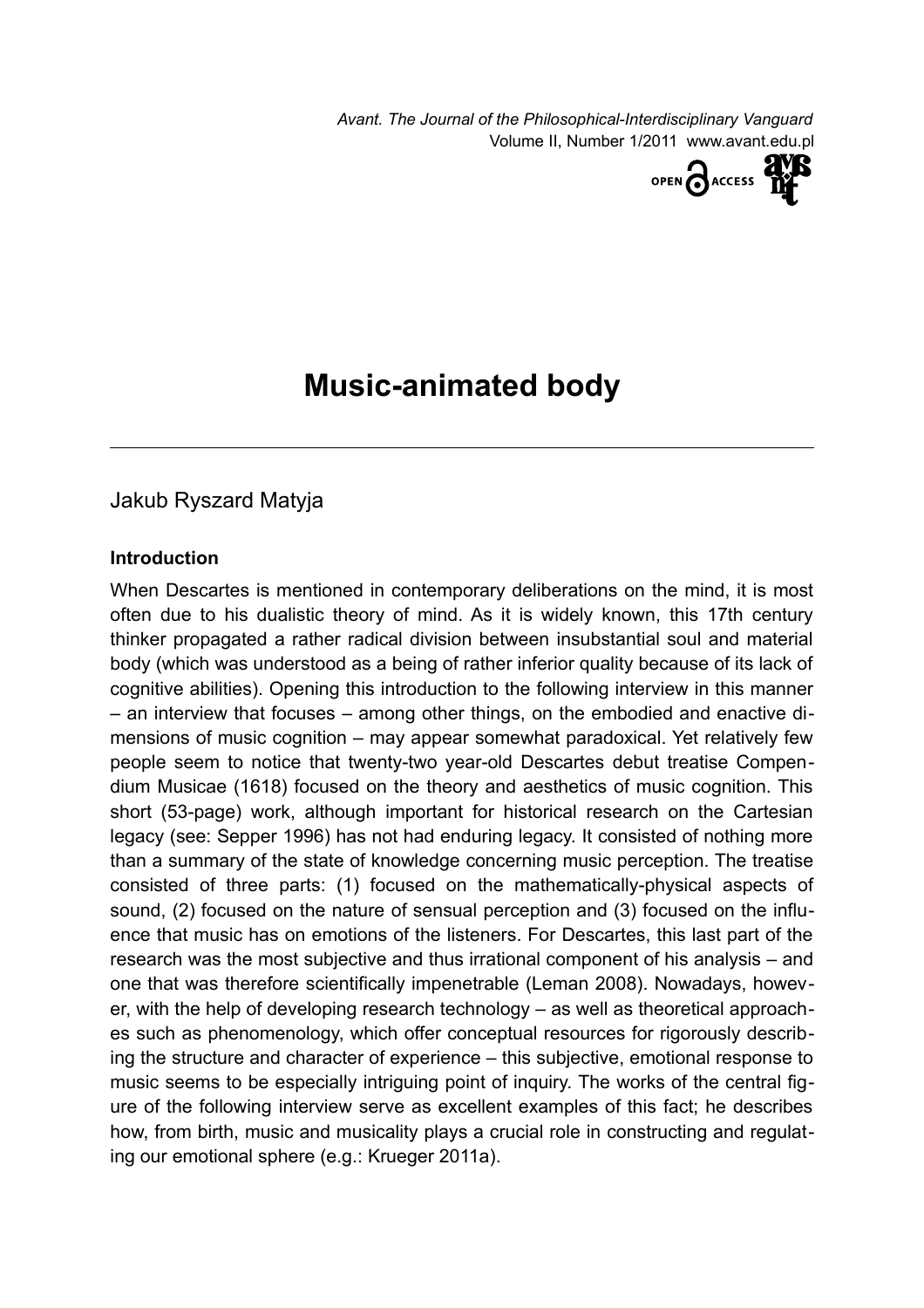OPEN ACCESS

The main aim of the following short piece is to introduce the research field of embod-ied music cognition.<sup>[1](#page-1-0)</sup> Firstly, we point out the traditional model of music cognition, indicating its basic problems. Secondly, we present the embodied model, which offers a promising research alternative to the traditional model. These introductory remarks are set to serve as a background for the following interview with Dr. Joel Krueger (Krueger 2011c), whom we would like to cordially thank for his kind cooperation, time and support.

### **1. TROUBLESOME TRADITION**

In contrast to the paradigm of embodied music cognition, the traditional approach (e.g.: Lerdahl & Jackendoff 1983) is entangled in problems arising from adopting some Cartesian premises. To provide an example: the neglect of the contribution of the non-neural body in cognitive processing of music.<sup>[2](#page-1-1)</sup> Likewise, Descartes claimed that the material body is separated from cognitive abilities. Obviously, most empirically-minded contemporary thinkers do not take soul into the consideration. It does not, however, change the fact that according to the traditional paradigm, music cognition is to take place – paraphrasing a renowned article – all in the head (Clark & Chalmers 1998). The traditional model is focused on research questions concerning the arsenal of mental abilities that one must possess in order to perceive (i.e., understand) music (e.g.: Todd & Loy 1991 or Toiviainen 2000). To put it differently, that sort of disembodied research aims to provide an account of the internal perception and processing of musical structures (rhythm, melody or harmonics). Thus, the traditional approach is based on computational and connectionist theories of the mind: the head of the listener works in a way analogous to a personal computer which receives certain information (input), and encodes it into symbolic representations, in order to provide a certain outcome signal (output). Hence, the non-neural body serves merely as a passive transmitter.

Nevertheless, recent empirical data seem to pose more and more explanatory problems for the traditional approach. To provide an example: in the following interview, Joel Krueger discusses the case of amusia (e.g., Sacks 2007). This neurological state seems to indicate an interdependence between (i.) the ability to bodily (i.e., rhythmically) engage with music on the one hand, and (ii.) the ability to perceive music as music (i.e., as exhibiting an aesthetically coherent structure) on the other. Given that, it may be argued that the disembodied model of music cognition does not do justice to the phenomenology of musical experience: namely, it fails to recognize the way in which our experiential interaction with music is grounded in movement, feelings and expressions. Additionally, this disembodied approach seems to have little to

<span id="page-1-0"></span><sup>1</sup> This text is based on widely available literature. Links to most of the articles cited can be found in the bibliography section at the end of this introduction.

<span id="page-1-1"></span>Body's capacity for rhythmic entrainment with music may serve as an example of such contribution. Thus, the neglect of consideration of the way the movement shapes how and what we hear in music is claimed to be a source-problem for traditional approaches.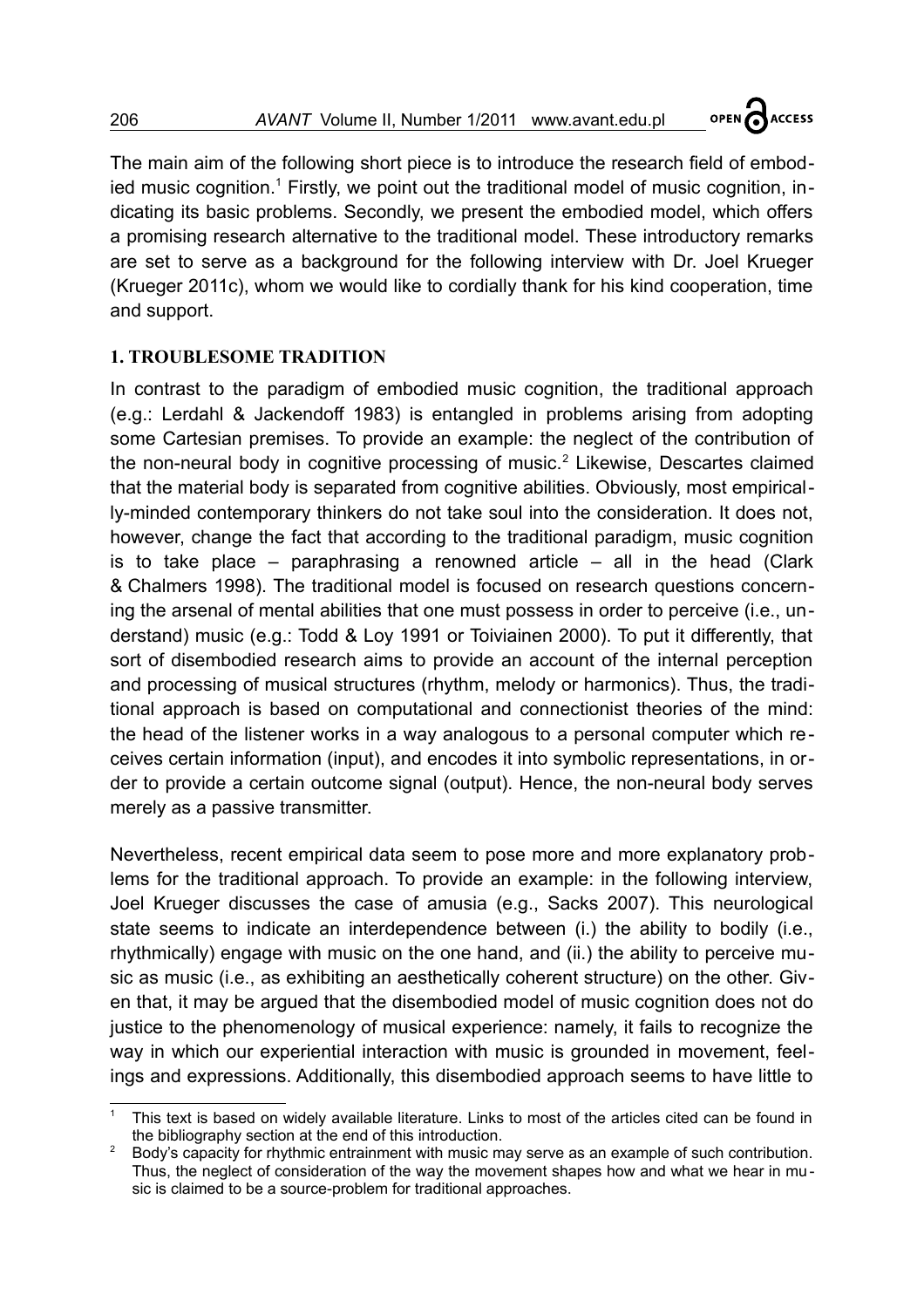say about our everyday interaction with music – that is - from simply moving one's foot to match the rhythm of a song to playing a musical instrument alone or with others, by presenting musical experience in a rather abstract manner (i.e., based on the computational powers of the mind, operating on symbolic representations of music). Another obstacle (of a semantic nature) for disembodied approaches appears for those committed to defending the computational (input – output) model. It seems to be based on the difficulty of providing a plausible explanation of the way in which mental representations of music (if we decide to invoke on these; see e.g.: DeBellis 2005, or Krueger 2011b) acquire their meaning.<sup>[3](#page-2-0)</sup>

As various researchers suggest, we can make progress on the aforementioned problems by emphasizing the active role of the situated non-neural body – and thus begin the task of provisioning a complete (i.e., going beyond the boundaries of the skull in its explanations) model of music cognition.

## **2. EMBODIMENT OF MUSIC COGNITION**

Studies on embodied music cognition rely on empirical and theoretical investigations of our corporeal engagement with music (for instance, the expression of our musical gestures in the perception and in the production of music; see Godøy and Leman 2010). Therefore, there can be observed a break with the Cartesian idea that mental activity is separated from the movement of the body. What is more, it can be said that the Cartesian idea is reversed – it is the body (engaged in interactions with music) and its expressive movements that seem to show how we react and interpret musical stimuli. The empirical part of the research is based not only on neuroimagining and classical surveying methods, but also on the measurements of recorded sound, video recordings of the body physically engaged in creating and perceiving music (e.g. while dancing), as well as the records of its bioparameters (as based on biology of human body). In other words, the paradigm of embodied music cognition (Leman 2008) aims to recognize the role of both mental (i.e. subjective feelings, emotions) and corporeal systems (i.e. kinesthetic) in their engagement with music. Thus – despite the clear empirical background – this paradigm is not reduced only to physics, or biomechanics of the human body. Additionally, it takes seriously the phenomenology of musical experience, that is, what the experience feels like for the embodied listener.

This model is also potentially open to the theory of extended cognition (Cochrane 2008). Moreover, it should be noted that the social context plays a significant role in research on embodied music cognition. For instance, Krueger argues that music serves as an important tool in the process of training certain embodied skills that lie at the basis of every social interaction (Krueger 2011a). In this particular context, the

<span id="page-2-0"></span>Detailed discussion on both the traditional and the embodied approach to musical semantics can be found in: Leman 2010. The aforementioned argument is clearly a reference to the so-called symbol-grounding problem posed to the disembodied theories of mind (see: Harnad 1990).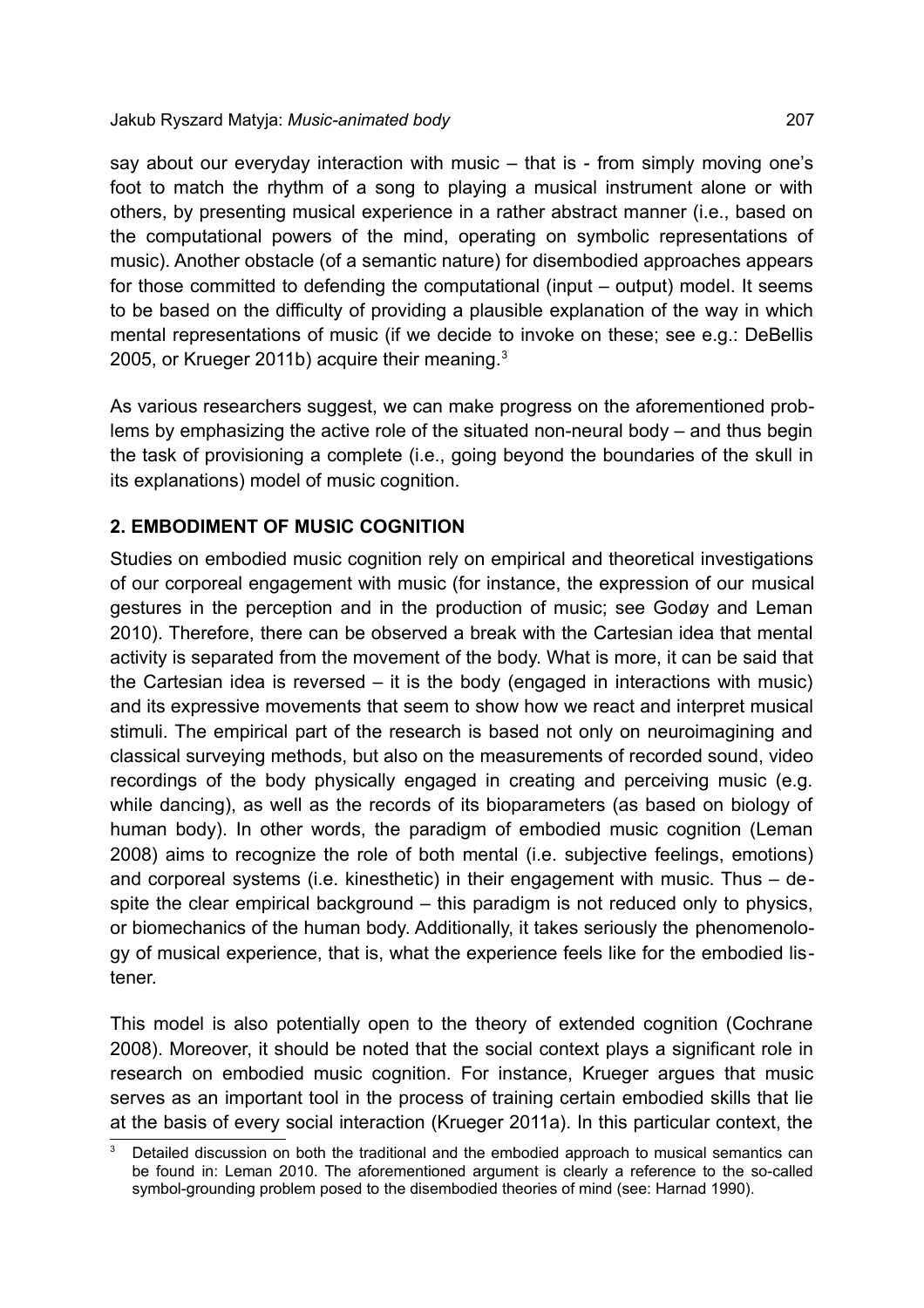

notion of musical empathy (Krueger, forthcoming) also appears noteworthy, as it is extremely interesting from the neuroscientific point of view (e.g., Molnar-Szakacs & Overy 2006).

Relying on the results of the aforementioned types of research, some scholars (proponents of the so-called minimal Cartesianism) highlight the role of (the action-oriented) mental representations in musical research (e.g. Leman 2010). They argue that the movement of our non-neural body is responsible for the calibration (viz. process of signification) of mental representations. Other scholars – such as Joel Krueger, a proponent of the enactive approach – assume that both the process of experiencing and one's perception result from the entire body's engaging in interactions with the (musical) world. Moreover, they tend to suggest a need for reconsidering the explanatory role of the notion of mental representations.

However, it seems that a common denominator for these two approaches (minimal Cartesianism and enactivism) would be based on the statement which appears also in the following interview, namely that: We do not perceive exclusively with our brains. Our brains are always situated in our bodies, which, in turn, are always situated within a (physical and social) environment (Krueger 2011c). Taking this short introduction into account, we thus invite the readers to get acquainted with the interview, as well as with the other texts of our interlocutor.

#### **References:**

- Clark, A. & Chalmers, D. 1998. The Extended Mind. Analysis, 58:10-23. Available online: http://consc.net/papers/extended.html, 30.04.2011.
- Cochrane, T. 2008. Expression and Extended Cognition. The Journal Of Aesthetics and Art Criticism. 66(4): 329-340. Available online: http://www.affective-sciences.org/user/tom, 30.04.2011.
- DeBellis, M. 2005. Conceptual and Nonconceptual Modes of Music Perception. Postgraduate Journal of Aesthetics, 2(2). Available online: http://www.british-aesthetics.org/uploads/debellis%20FI-NAL.PDF, 30.04.2011.
- Godøy, R. I. & Leman, M. 2010. Musical gestures: sound, movement, and meaning. London: Routledge.
- Harnad, S. 1990. The Symbol Grounding Problem. Physica, 42: 335-346. Available online: http://www.lizardphunk.org/skrivut/gvammen/Harnad%20symbol%20grounding.pdf, 30.04.2011.
- Krueger, J. W. (forthcoming). Empathy, enaction, and shared musical experience. Eds. Cochrane, T., Fantini, B., Scherer, K. R. The Emotional Power of Music: Multidisciplinary Perspectives on Musical Expression, Arousal and Social Control. Oxford: Oxford University Press. Available online: http://www.joelkrueger.com/publications, 30.04.2011.

Krueger, J. W. 2009. Enacting musical experience. Journal of Consciousness Studies, 2-3(16): 98-